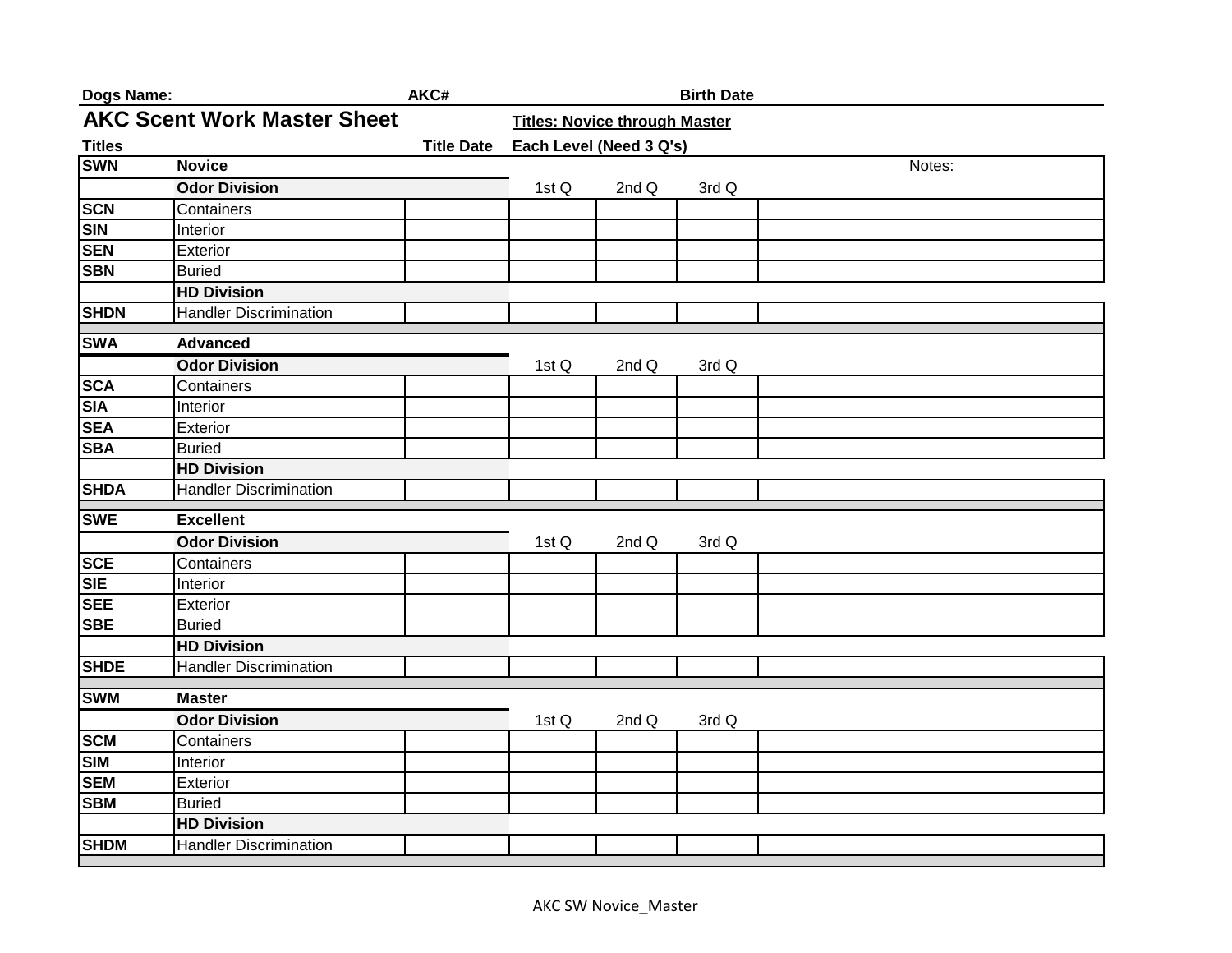| <b>Dogs Name:</b> |                               | AKC#                 |                          |       | <b>Birth Date</b> |       |       |       |       |       |        |
|-------------------|-------------------------------|----------------------|--------------------------|-------|-------------------|-------|-------|-------|-------|-------|--------|
|                   | <b>AKC Scent Work</b>         | <b>Titles: Elite</b> |                          |       |                   |       |       |       |       |       |        |
| <b>Titles</b>     |                               |                      | Each Level (Need 10 Q's) |       |                   |       |       |       |       |       |        |
| <b>SWNE</b>       | <b>Novice Elite</b>           |                      |                          |       |                   |       |       |       |       |       |        |
|                   | <b>Odor Division</b>          | 1st Q                | 2nd Q                    | 3rd Q | 4th Q             | 5th Q | 6th Q | 7th Q | 8th Q | 9th Q | 10th Q |
| <b>SCNE</b>       | Containers                    |                      |                          |       |                   |       |       |       |       |       |        |
| <b>SINE</b>       | Interior                      |                      |                          |       |                   |       |       |       |       |       |        |
| <b>SENE</b>       | Exterior                      |                      |                          |       |                   |       |       |       |       |       |        |
| <b>SBNE</b>       | <b>Buried</b>                 |                      |                          |       |                   |       |       |       |       |       |        |
|                   | <b>HD Division</b>            |                      |                          |       |                   |       |       |       |       |       |        |
| <b>SHDNE</b>      | <b>Handler Discrimination</b> |                      |                          |       |                   |       |       |       |       |       |        |
| <b>SWAE</b>       | <b>Advanced</b>               |                      |                          |       |                   |       |       |       |       |       |        |
|                   | <b>Odor Division</b>          | 1st Q                | 2nd Q                    | 3rd Q | 4th Q             | 5th Q | 6th Q | 7th Q | 8th Q | 9th Q | 10th Q |
| <b>SCAE</b>       | Containers                    |                      |                          |       |                   |       |       |       |       |       |        |
| <b>SIAE</b>       | Interior                      |                      |                          |       |                   |       |       |       |       |       |        |
| <b>SEAE</b>       | Exterior                      |                      |                          |       |                   |       |       |       |       |       |        |
| <b>SBAE</b>       | <b>Buried</b>                 |                      |                          |       |                   |       |       |       |       |       |        |
|                   | <b>HD Division</b>            |                      |                          |       |                   |       |       |       |       |       |        |
| <b>SHDAE</b>      | <b>Handler Discrimination</b> |                      |                          |       |                   |       |       |       |       |       |        |
| <b>SWEE</b>       | <b>Excellent</b>              |                      |                          |       |                   |       |       |       |       |       |        |
|                   | <b>Odor Division</b>          | 1st Q                | 2nd Q                    | 3rd Q | 4th Q             | 5th Q | 6th Q | 7th Q | 8th Q | 9th Q | 10th Q |
| <b>SCEE</b>       | Containers                    |                      |                          |       |                   |       |       |       |       |       |        |
| <b>SIEE</b>       | Interior                      |                      |                          |       |                   |       |       |       |       |       |        |
| <b>SEEE</b>       | Exterior                      |                      |                          |       |                   |       |       |       |       |       |        |
| <b>SBEE</b>       | <b>Buried</b>                 |                      |                          |       |                   |       |       |       |       |       |        |
|                   | <b>HD Division</b>            |                      |                          |       |                   |       |       |       |       |       |        |
| <b>SHDEE</b>      | <b>Handler Discrimination</b> |                      |                          |       |                   |       |       |       |       |       |        |
| <b>SWME</b>       | <b>Master</b>                 |                      |                          |       |                   |       |       |       |       |       |        |
|                   | <b>Odor Division</b>          | 1st Q                | 2nd Q                    | 3rd Q | 4th Q             | 5th Q | 6th Q | 7th Q | 8th Q | 9th Q | 10th Q |
| <b>SCME</b>       | Containers                    |                      |                          |       |                   |       |       |       |       |       |        |
| <b>SIME</b>       | Interior                      |                      |                          |       |                   |       |       |       |       |       |        |
| <b>SEME</b>       | Exterior                      |                      |                          |       |                   |       |       |       |       |       |        |
| <b>SBME</b>       | <b>Buried</b>                 |                      |                          |       |                   |       |       |       |       |       |        |
|                   | <b>HD Division</b>            |                      |                          |       |                   |       |       |       |       |       |        |
| <b>SHDME</b>      | <b>Handler Discrimination</b> |                      |                          |       |                   |       |       |       |       |       |        |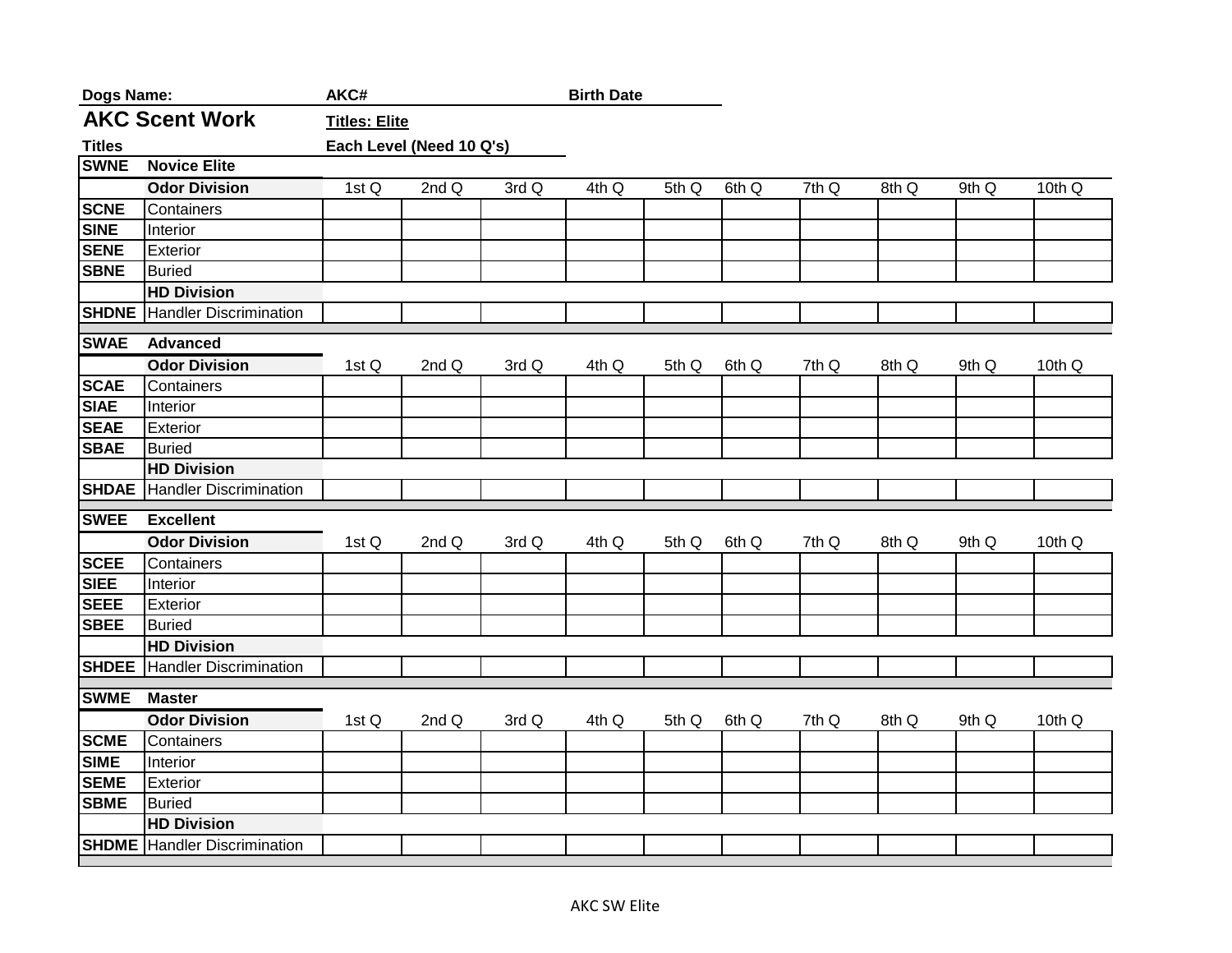## **Dogs Name: AKC# Birth Date**

## **AKC Scent Work**

**Titles Each Level (Need 10 Q's) Scent Work Detective Title**

|            | 1st Q | 2nd Q | 3rd Q | 4th Q | 5th Q | 6th Q | 7th Q | 8th Q | 9th Q | 10th Q |
|------------|-------|-------|-------|-------|-------|-------|-------|-------|-------|--------|
| <b>SWD</b> |       |       |       |       |       |       |       |       |       |        |
| $\sqrt{2}$ |       |       |       |       |       |       |       |       |       |        |
|            |       |       |       |       |       |       |       |       |       |        |
|            |       |       |       |       |       |       |       |       |       |        |
|            |       |       |       |       |       |       |       |       |       |        |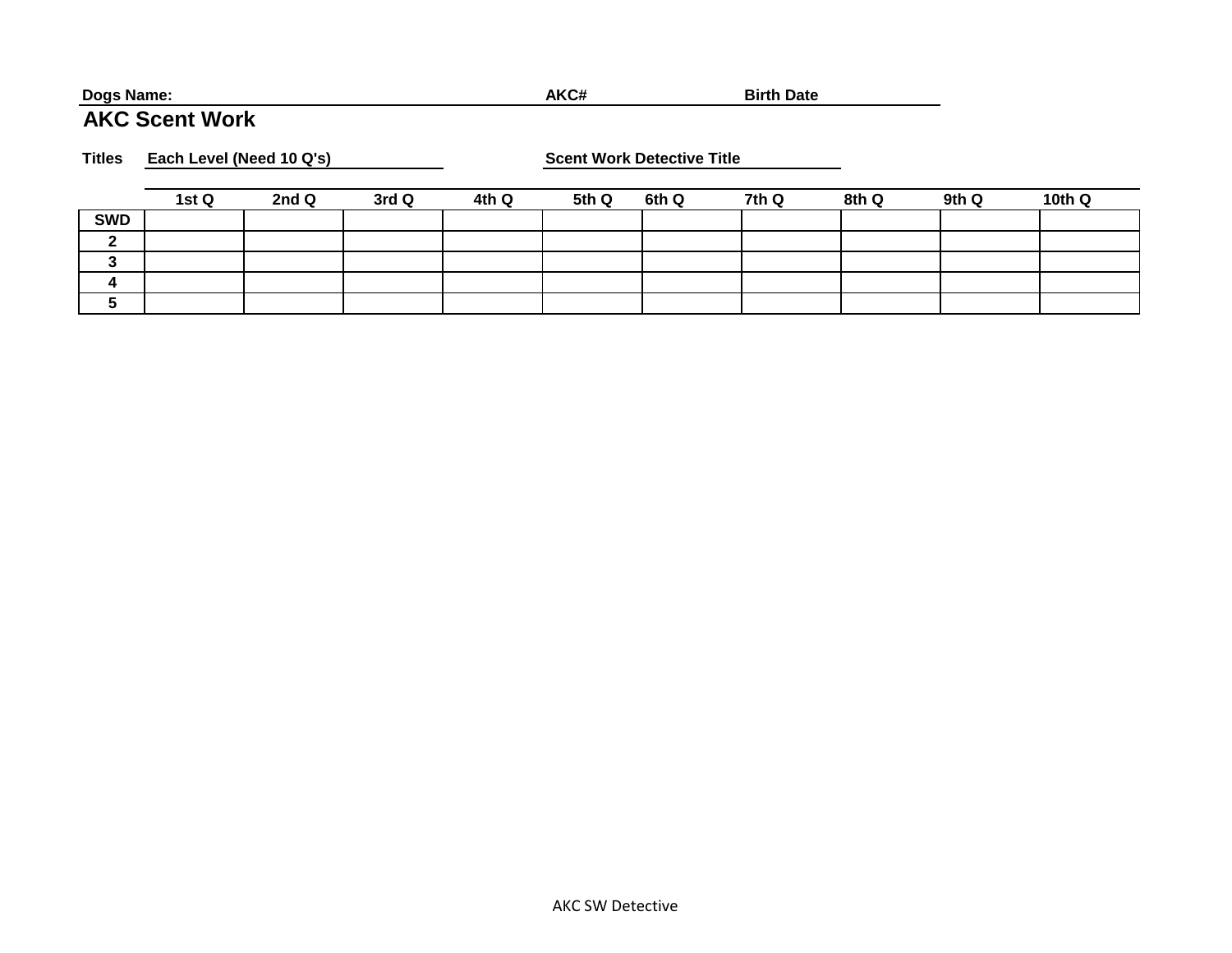| Dogs Name: |          | AKC#<br><b>Birth Date</b> |             |               |  |      |                  |     |              |  |  |
|------------|----------|---------------------------|-------------|---------------|--|------|------------------|-----|--------------|--|--|
| Trial #    | Location | <b>Club</b>               | <b>Date</b> | Element Level |  | Q/NQ | <b>Placement</b> | Leg | <b>Title</b> |  |  |
|            |          |                           |             |               |  |      |                  |     |              |  |  |
|            |          |                           |             |               |  |      |                  |     |              |  |  |
|            |          |                           |             |               |  |      |                  |     |              |  |  |
|            |          |                           |             |               |  |      |                  |     |              |  |  |
|            |          |                           |             |               |  |      |                  |     |              |  |  |
|            |          |                           |             |               |  |      |                  |     |              |  |  |
|            |          |                           |             |               |  |      |                  |     |              |  |  |
|            |          |                           |             |               |  |      |                  |     |              |  |  |
|            |          |                           |             |               |  |      |                  |     |              |  |  |
|            |          |                           |             |               |  |      |                  |     |              |  |  |
|            |          |                           |             |               |  |      |                  |     |              |  |  |
|            |          |                           |             |               |  |      |                  |     |              |  |  |
|            |          |                           |             |               |  |      |                  |     |              |  |  |
|            |          |                           |             |               |  |      |                  |     |              |  |  |
|            |          |                           |             |               |  |      |                  |     |              |  |  |
|            |          |                           |             |               |  |      |                  |     |              |  |  |
|            |          |                           |             |               |  |      |                  |     |              |  |  |
|            |          |                           |             |               |  |      |                  |     |              |  |  |
|            |          |                           |             |               |  |      |                  |     |              |  |  |
|            |          |                           |             |               |  |      |                  |     |              |  |  |
|            |          |                           |             |               |  |      |                  |     |              |  |  |
|            |          |                           |             |               |  |      |                  |     |              |  |  |
|            |          |                           |             |               |  |      |                  |     |              |  |  |
|            |          |                           |             |               |  |      |                  |     |              |  |  |
|            |          |                           |             |               |  |      |                  |     |              |  |  |
|            |          |                           |             |               |  |      |                  |     |              |  |  |
|            |          |                           |             |               |  |      |                  |     |              |  |  |
|            |          |                           |             |               |  |      |                  |     |              |  |  |
|            |          |                           |             |               |  |      |                  |     |              |  |  |
|            |          |                           |             |               |  |      |                  |     |              |  |  |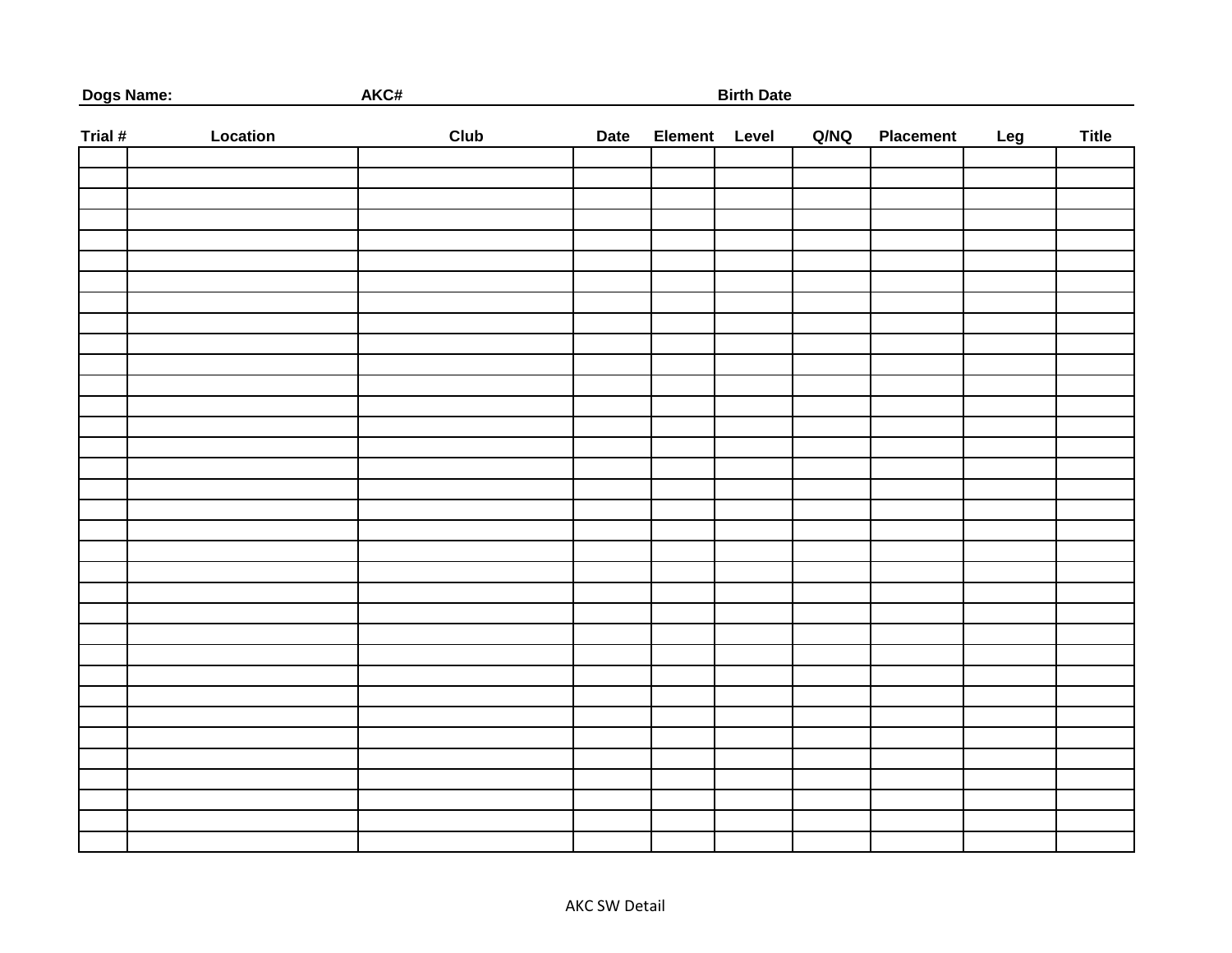| Dogs Name: |          | AKC#<br><b>Birth Date</b> |             |  |               |      |                  |     |              |  |
|------------|----------|---------------------------|-------------|--|---------------|------|------------------|-----|--------------|--|
| Trial #    | Location | <b>Club</b>               | <b>Date</b> |  | Element Level | Q/NQ | <b>Placement</b> | Leg | <b>Title</b> |  |
|            |          |                           |             |  |               |      |                  |     |              |  |
|            |          |                           |             |  |               |      |                  |     |              |  |
|            |          |                           |             |  |               |      |                  |     |              |  |
|            |          |                           |             |  |               |      |                  |     |              |  |
|            |          |                           |             |  |               |      |                  |     |              |  |
|            |          |                           |             |  |               |      |                  |     |              |  |
|            |          |                           |             |  |               |      |                  |     |              |  |
|            |          |                           |             |  |               |      |                  |     |              |  |
|            |          |                           |             |  |               |      |                  |     |              |  |
|            |          |                           |             |  |               |      |                  |     |              |  |
|            |          |                           |             |  |               |      |                  |     |              |  |
|            |          |                           |             |  |               |      |                  |     |              |  |
|            |          |                           |             |  |               |      |                  |     |              |  |
|            |          |                           |             |  |               |      |                  |     |              |  |
|            |          |                           |             |  |               |      |                  |     |              |  |
|            |          |                           |             |  |               |      |                  |     |              |  |
|            |          |                           |             |  |               |      |                  |     |              |  |
|            |          |                           |             |  |               |      |                  |     |              |  |
|            |          |                           |             |  |               |      |                  |     |              |  |
|            |          |                           |             |  |               |      |                  |     |              |  |
|            |          |                           |             |  |               |      |                  |     |              |  |
|            |          |                           |             |  |               |      |                  |     |              |  |
|            |          |                           |             |  |               |      |                  |     |              |  |
|            |          |                           |             |  |               |      |                  |     |              |  |
|            |          |                           |             |  |               |      |                  |     |              |  |
|            |          |                           |             |  |               |      |                  |     |              |  |
|            |          |                           |             |  |               |      |                  |     |              |  |
|            |          |                           |             |  |               |      |                  |     |              |  |
|            |          |                           |             |  |               |      |                  |     |              |  |
|            |          |                           |             |  |               |      |                  |     |              |  |
|            |          |                           |             |  |               |      |                  |     |              |  |
|            |          |                           |             |  |               |      |                  |     |              |  |